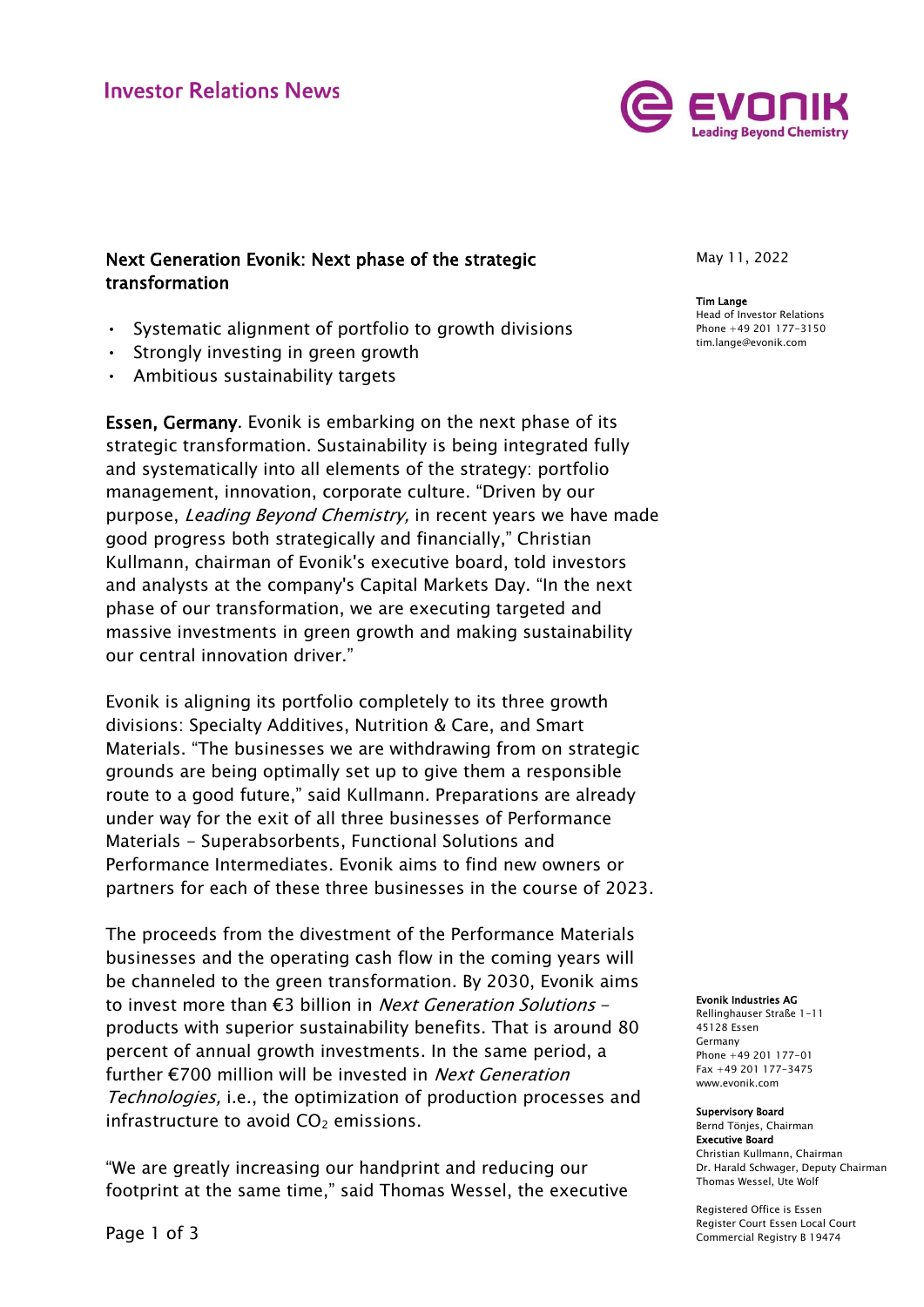

board member responsible for sustainability. "Translated into KPIs: We will substantially increase the sales share of our *Next* Generation Solutions from 37 percent at present to over 50 percent by 2030." That includes, for example, drug delivery technologies for controlled release of pharmaceutical active ingredients, gas separation membranes for biogas and hydrogen, as well as natural-based active ingredients for cosmetics. "Our innovations help our customers make their products more sustainable and improve their climate performance," said Wessel. The dynamic rise in demand for *Next Generation Solutions* is evidence of their importance and offers Evonik above-average growth potential.

Evonik aims to reduce its footprint by significantly cutting both direct and indirect greenhouse gas emissions from production and processing. With the support of Next Generation Technologies, Evonik will reduce its scope 1 and 2 emissions by 25 percent, from 6.5 million metric tons at present to 4.9 million metric tons by 2030. This goal is fully consistent with the requirements of the Science Based Targets (SBTi) initiative, which Evonik is committed to. At the same time, the investments in sustainability are profitable: By investing €700 million in Next Generation Technologies, Evonik will cut its operating costs by more than €100 million a year up to 2030.

The repositioned Research, Development & Innovation unit is also fully integrating sustainability into the management of Evonik's innovation activities. "Our RD&I targets are right on track to generate additional sales of more than €1 billion with our innovation growth fields by 2025," said Harald Schwager, the executive board member responsible for innovation. "Our innovative capability is a key factor in leveraging green and profitable growth."

Evonik's aspirations are supported by its venture capital activities. A new Sustainability Tech Fund with a total investment volume of  $€150$  million will strengthen the sustainability targets by investing into innovative technologies and business models. The focus is on new technologies that will reduce emissions as well as on innovations that have a high technological fit with the *Next* Generation Solutions.